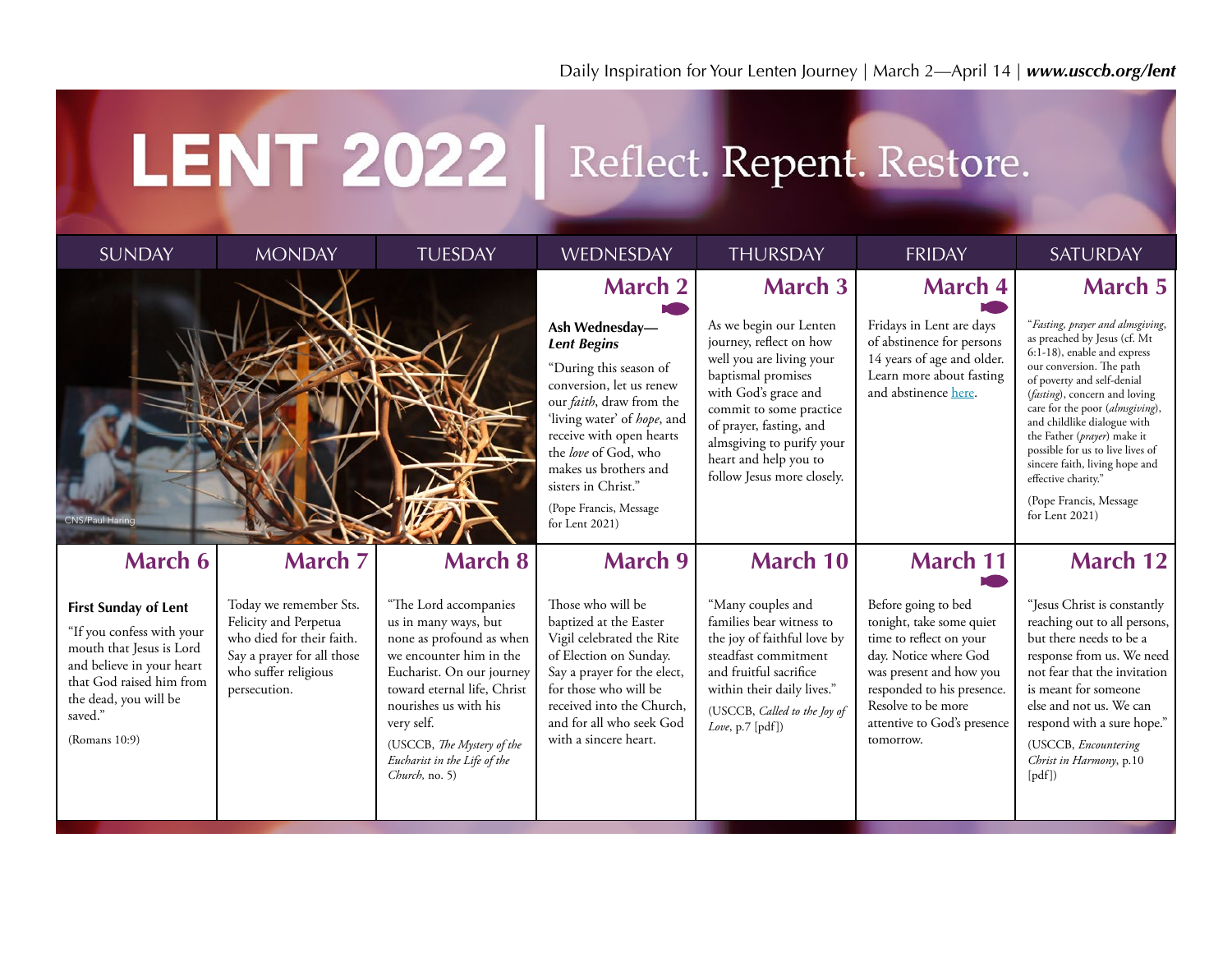| <b>SUNDAY</b>                                                                                                                                                                                                                                   | <b>MONDAY</b>                                                                                                                                                                                                                                                                                                                                                                           | <b>TUESDAY</b>                                                                                                                                                                                                                                                                                                        | WEDNESDAY                                                                                                                                                                                                                                                                                                                                                      | <b>THURSDAY</b>                                                                                                                                                                                                                                                                                                                                                                                                                                   | <b>FRIDAY</b>                                                                                                                                                                                                                                         | <b>SATURDAY</b>                                                                                                                                                                                                                                                                                                                                                                                                    |
|-------------------------------------------------------------------------------------------------------------------------------------------------------------------------------------------------------------------------------------------------|-----------------------------------------------------------------------------------------------------------------------------------------------------------------------------------------------------------------------------------------------------------------------------------------------------------------------------------------------------------------------------------------|-----------------------------------------------------------------------------------------------------------------------------------------------------------------------------------------------------------------------------------------------------------------------------------------------------------------------|----------------------------------------------------------------------------------------------------------------------------------------------------------------------------------------------------------------------------------------------------------------------------------------------------------------------------------------------------------------|---------------------------------------------------------------------------------------------------------------------------------------------------------------------------------------------------------------------------------------------------------------------------------------------------------------------------------------------------------------------------------------------------------------------------------------------------|-------------------------------------------------------------------------------------------------------------------------------------------------------------------------------------------------------------------------------------------------------|--------------------------------------------------------------------------------------------------------------------------------------------------------------------------------------------------------------------------------------------------------------------------------------------------------------------------------------------------------------------------------------------------------------------|
| <b>March 13</b>                                                                                                                                                                                                                                 | <b>March 14</b>                                                                                                                                                                                                                                                                                                                                                                         | <b>March 15</b>                                                                                                                                                                                                                                                                                                       | <b>March 16</b>                                                                                                                                                                                                                                                                                                                                                | <b>March 17</b>                                                                                                                                                                                                                                                                                                                                                                                                                                   | <b>March 18</b>                                                                                                                                                                                                                                       | March 19                                                                                                                                                                                                                                                                                                                                                                                                           |
| <b>Second Sunday of Lent</b><br>"But our citizenship is in<br>heaven, and from it we<br>also await a savior, the<br>Lord Jesus Christ."<br>(Philippians 3:20)                                                                                   | "Let the grace of your<br>baptism bear fruit in a path<br>of holiness. Let everything<br>be open to God; turn to him<br>in every situation. Do not be<br>dismayed, for the power of<br>the Holy Spirit enables you<br>to do this, and holiness, in<br>the end, is the fruit of the<br>Holy Spirit in your life (cf.<br>Gal 5:22-23)."<br>(Pope Francis, Gaudete et<br>Exsultate, no. 5) | Make a good examination<br>of conscience and plan to<br>receive the Sacrament of<br>Penance before Easter.                                                                                                                                                                                                            | "In the words and gestures<br>of the Last Supper, Jesus<br>makes it clear that out<br>of love for us he is freely<br>offering his life for the<br>forgiveness of our sins.<br>In doing so, he is both<br>the priest offering a<br>sacrifice and the victim<br>being offered."<br>(USCCB, The Mystery of the<br>Eucharist in the Life of the<br>Church, no. 13) | St. Patrick first came to<br>Ireland as a slave. On<br>his feast day, learn more<br>about modern day victims<br>of slavery and human<br>trafficking.                                                                                                                                                                                                                                                                                              | Saint Cyril of Jerusalem<br>was renowned as a<br>preacher and catechist.<br>Say a prayer for bishops,<br>priests, deacons, catechists,<br>and all those who teach<br>the faith.                                                                       | Solemnity of St. Joseph<br>"Even through Joseph's fears,<br>God's will, his history and his<br>plan were at work. Joseph,<br>then, teaches us that faith in<br>God includes believing that<br>he can work even through our<br>fears, our frailties and<br>our weaknesses. At times,<br>we want to be in complete<br>control, yet God always sees<br>the bigger picture."<br>(Pope Francis, Patris Corde,<br>no. 2) |
| <b>March 20</b>                                                                                                                                                                                                                                 | <b>March 21</b>                                                                                                                                                                                                                                                                                                                                                                         | <b>March 22</b>                                                                                                                                                                                                                                                                                                       | <b>March 23</b>                                                                                                                                                                                                                                                                                                                                                | <b>March 24</b>                                                                                                                                                                                                                                                                                                                                                                                                                                   | March 25                                                                                                                                                                                                                                              | <b>March 26</b>                                                                                                                                                                                                                                                                                                                                                                                                    |
| <b>Third Sunday of Lent</b><br>"All ate the same spiritual<br>food, and all drank the<br>same spiritual drink,<br>for they drank from<br>a spiritual rock that<br>followed them, and the<br>rock was the Christ."<br>$(1$ Corinthians $10:3-4)$ | As spring brings new<br>life to the earth, take a<br>walk in your community<br>to praise God in his<br>creation. (Bonus points<br>if you pick up trash as<br>you walk!)                                                                                                                                                                                                                 | "At the Last Supper, Jesus<br>reveals himself to be the<br>Paschal Lamb ('Behold<br>the Lamb of God') whose<br>sacrifice brings liberation<br>from slavery to sin and<br>whose blood marks out<br>a new people belonging<br>to God."<br>(USCCB, The Mystery of the<br>Eucharist in the Life of the<br>Church, no. 15) | St. Turibius of Mogrovejo<br>served as archbishop of<br>Lima and confirmed two<br>other saints: Rose of Lima<br>and Martin de Porres.<br>How have you shared<br>your faith with others?                                                                                                                                                                        | "The home is where<br>husband and wife live the<br>bond of marriage and where<br>parents teach their children<br>to know, love, and serve<br>God. Christian parents, by<br>virtue of their Baptism, are<br>called to bear witness to<br>their faith, especially within<br>the home."<br>(USCCB, Called to the Joy of<br>Love, p. 11 [pdf])                                                                                                        | Solemnity of the<br>Annunciation of<br>the Lord<br>Join the Walking with<br>Moms in Need initiative<br>to ask the Blessed Virgin<br>Mary to draw mothers<br>facing unexpected or<br>challenging pregnancies<br>close to her heart.                    | Say a prayer for all those<br>discerning a vocation<br>to the priesthood, the<br>consecrated life, or the<br>diaconate, that they will<br>have the courage to say<br>"Yes," to God's call.                                                                                                                                                                                                                         |
| <b>March 27</b>                                                                                                                                                                                                                                 | <b>March 28</b>                                                                                                                                                                                                                                                                                                                                                                         | <b>March 29</b>                                                                                                                                                                                                                                                                                                       | <b>March 30</b>                                                                                                                                                                                                                                                                                                                                                | <b>March 31</b>                                                                                                                                                                                                                                                                                                                                                                                                                                   | <b>April 1</b>                                                                                                                                                                                                                                        | <b>April 2</b>                                                                                                                                                                                                                                                                                                                                                                                                     |
| <b>Fourth Sunday of Lent</b><br>"We implore you on<br>behalf of Christ, be<br>reconciled to God."<br>(2 Corinthians 5:20)                                                                                                                       | As Lent reaches its halfway<br>point, recommit yourself<br>to prayer, fasting, and<br>almsgiving to purify your<br>heart for the Paschal feast.                                                                                                                                                                                                                                         | "To worship God on<br>Sundays, then, is not the<br>mere observance of a rule<br>but the fulfillment of our<br>identity, of who we are as<br>members of the Body of<br>Christ. Participation in<br>the Mass is an act of love."<br>(USCCB, The Mystery of the<br>Eucharist in the Life of the<br>Church, no. 28)       | Take some time today to<br>read Scripture or listen to<br>the daily readings.                                                                                                                                                                                                                                                                                  | "The evangelizing efforts of the<br>baptized are not simply focused<br>on those who have not heard of<br>Christ. They are also directed<br>toward our brothers and sisters<br>who no longer join us around<br>the Lord's table. Furthermore,<br>the baptized disciple of Christ<br>is also continually evangelized<br>through ongoing renewal<br>of faith and living out that<br>same faith."<br>(USCCB, Living as<br>Missionary Disciples, p. 6) | Instead of playing<br>practical jokes, follow<br>St. Paul's example:<br>"We are fools on Christ's<br>account, but you are<br>wise in Christ; we are<br>weak, but you are strong;<br>you are held in honor,<br>but we in disrepute"<br>$(1$ Cor 4:10). | April is Child Abuse<br>Prevention Month. Say<br>a prayer for victims and<br>survivors of abuse.                                                                                                                                                                                                                                                                                                                   |